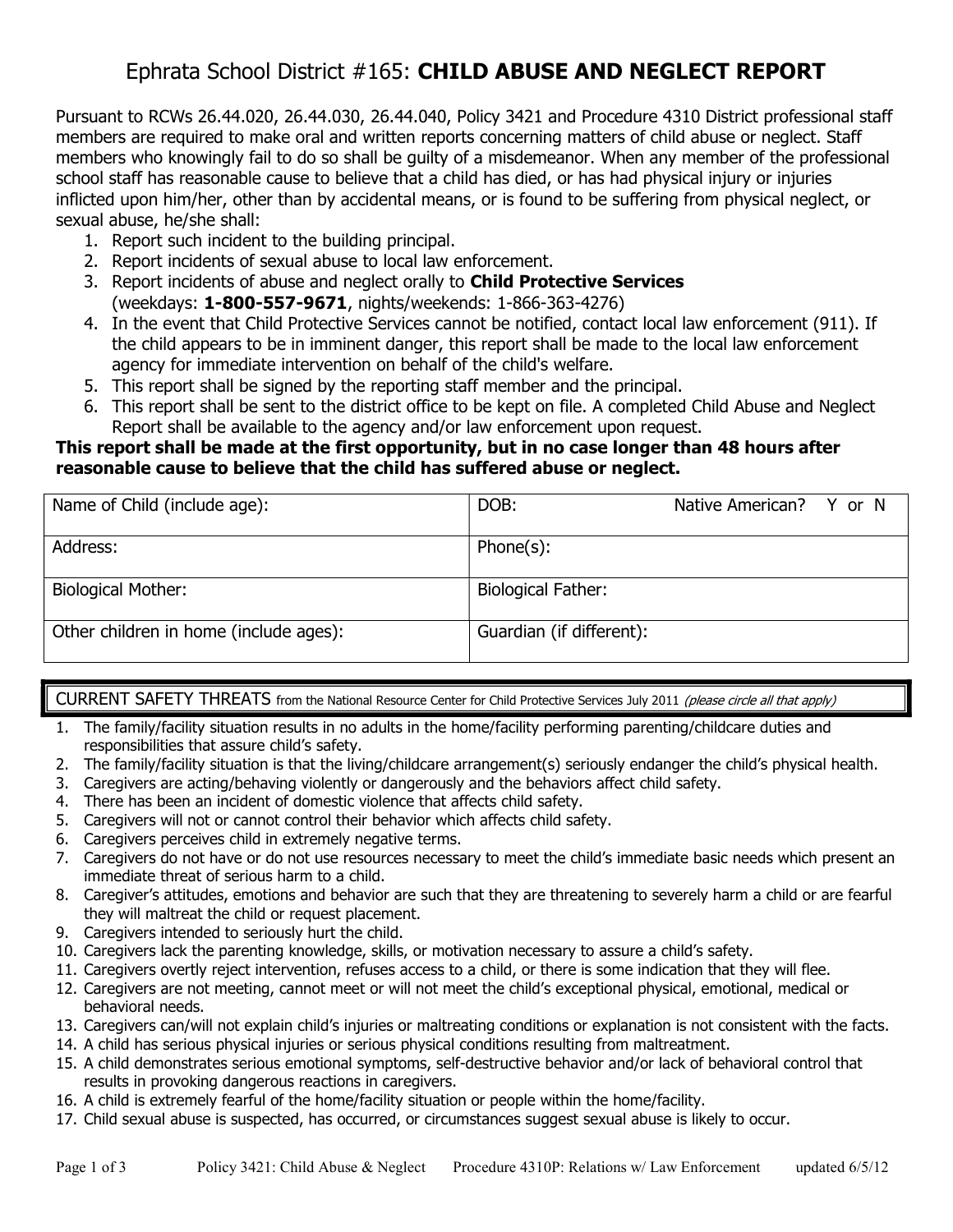## Ephrata School District #165: CHILD ABUSE AND NEGLECT REPORT

 $\overline{\phantom{a}}$ 

 $\overline{a}$ 

 $\overline{a}$ 

 $\overline{\phantom{a}}$ 

Date: example a set of the Person from agency receiving report:

Explain what was reported to the agency, including but not limited to the impact the abuse/neglect is having on the child, any previous abuse/neglect and potential action the agency will take (attach any documentation you feel is appropriate i.e. pictures of incident, child's drawings, etc.):

| Signature of Reporting Staff Member | Date |
|-------------------------------------|------|
|                                     |      |

Signature of Principal Date Date Date

INTERVIEW OF CHILD BY LEGAL AUTHORITY:

Guardian notification of the interview shall occur at the earliest possible point in the investigation that will not jeopardize the safety or protection of the child or course of the investigation. If the interviewing agency prohibits guardian notification, the reason for denial must be put in writing below. If the child was interviewed by a Child Protective Services worker, indicate date, individuals present, and content of interview:

| Signature                              |                                                                                                                                                                                                                                                                                                                               | Agency  | Date |
|----------------------------------------|-------------------------------------------------------------------------------------------------------------------------------------------------------------------------------------------------------------------------------------------------------------------------------------------------------------------------------|---------|------|
| Position                               |                                                                                                                                                                                                                                                                                                                               | Phone # | Time |
| $\mathbf{a}$ $\mathbf{b}$ $\mathbf{c}$ | $\mathbf{D}^{-1}$ $\mathbf{A}^{1}$ $\mathbf{A}^{1}$ $\mathbf{A}^{1}$ $\mathbf{A}^{1}$ $\mathbf{A}^{1}$ $\mathbf{A}^{1}$ $\mathbf{A}^{1}$ $\mathbf{A}^{1}$ $\mathbf{A}^{1}$ $\mathbf{A}^{1}$ $\mathbf{A}^{1}$ $\mathbf{A}^{1}$ $\mathbf{A}^{1}$ $\mathbf{A}^{1}$ $\mathbf{A}^{1}$ $\mathbf{A}^{1}$ $\mathbf{A}^{1}$ $\mathbf{$ |         |      |